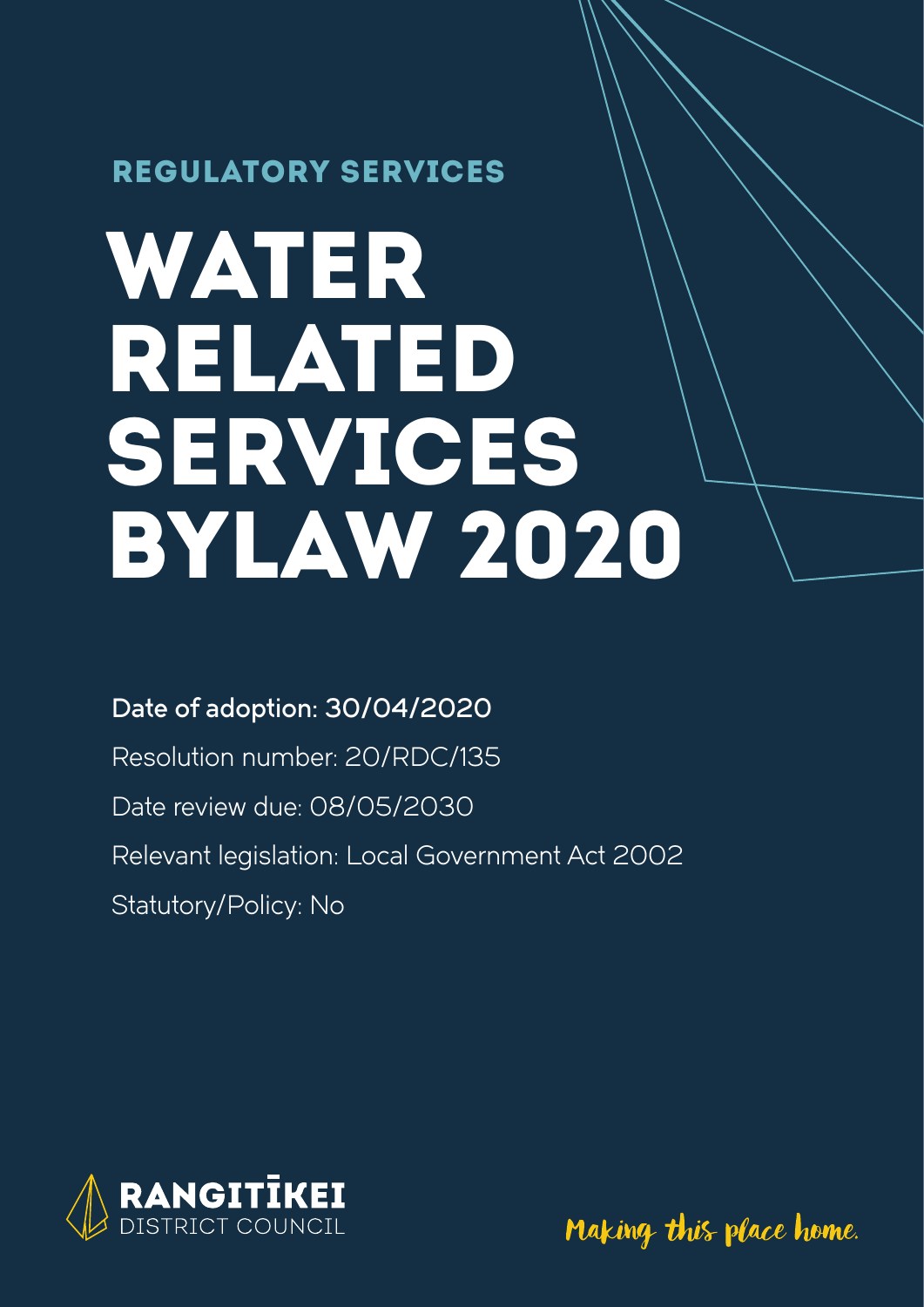## WATER RELATED SERVICES BYLAW 2020

### TITLE

This Bylaw shall be known as the Rangitīkei District Council Water Related Services Bylaw.

### COMMENCEMENT

This Bylaw comes into force on 8 of May 2020.

### REPEAL

This Bylaw replaces the Rangitīkei District Council Water Related Services Bylaw 2013.

### PURPOSE

The purpose of this bylaw is to provide safe and efficient public water supply, wastewater, stormwater and land drainage systems, to encourage economical use of these systems, to protect the associated environment and infrastructure, and to ensure Council's compliance with resource consents associated with these systems, this includes discharges of trade waste to the Councils waste water system."

This Bylaw does not manage or regulate matters that are already provided for in legislation or the Horizons One Plan. It is the responsibility of the consumer to ensure that they comply with any such requirements.

Any person who has permission established under any other act, regulation, or resource consent to carry out any activity, that conflicts with any requirement of this bylaw, does not breach this bylaw when acting in accordance with that permission.

### COMPLIANCE WITH LEGISLATION

Nothing in this bylaw derogates from any provisions set by Local Government.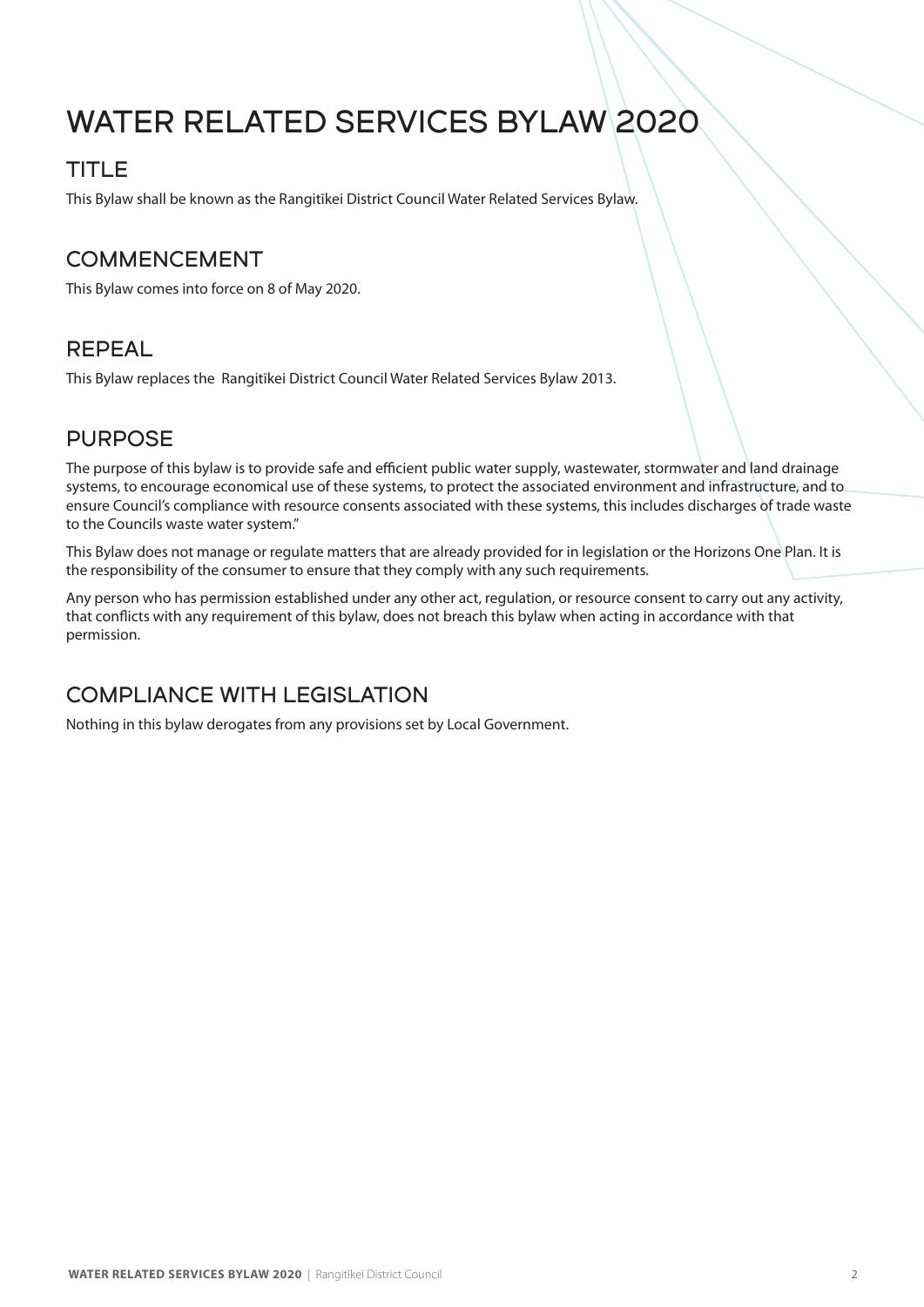### INTERPRETATION

#### **In this bylaw, unless the context otherwise requires:**

'BACKFLOW' means the reversal of flow of water or mixtures of water and contaminants into the public water supply.

'BOUNDARY' as defined in the District Plan.

'CHIEF EXECUTIVE' as defined in the Local Government Act 2002.

'COMMON PRIVATE DRAIN' means a drain which passes through or serves separately owned premises but excludes land held under strata titles, company share block titles, cross lease titles, and unit titles.

'CONDENSING WATER' means any water used in any trade, industry, or commercial process or operation in such a manner that it does not materially change its chemical or physical state.

'CONNECTION' means the valve, meter, and associated fittings installed and maintained by the Council at a location convenient to the Council on the service pipe at the point of supply.

'CONSUMER' means the person, or the authorised agent, who uses, or has the right to use, water supplied by the WSA, drainage and stormwater systems.

'CONTAMINANT' as defined in the Resource Management Act 1991.

'COUNCIL' as defined in the District Plan.

'DIRECT CONNECTION' includes any submersed or submersible outlet or any arrangement of pipes, hoses or fittings temporary or otherwise which renders possible backflow into the public water supply.

'DISTRICT' as defined in the District Plan.

'District Plan' Means the Rangitīkei District Plan

'DRAIN' means wastewater drain or stormwater drain; and drainage has a corresponding meaning.

'DRAINAGE WORKS' includes all lands, drains, pipes, treatment works, buildings, machinery, and appliances and other things of any kind vested in the Council or acquired or constructed or operated by or under the control of the Council for or relating to the purpose of drainage, whether within or outside the district.

'EFFLUENT' means the discharge from any primary treatment tank or process.

'FIRE PROTECTION SYSTEM' means a fixed system of pipes, control valves, outlets and related fixed components used to control or extinguish fires. [Note: This does not include fire hose reels].

'FIRE SERVICE SUPPLY' means a supply of water to premises solely for the purpose of being used in the event of fire.

'FITTING' means any apparatus or appliance together with the necessary accessories and Connection which may be attached to or associated with the plumbing or drainage system of any premises, or which is intended for the collection or retention of any waste materials or liquid wastes for ultimate discharge to a drain.

'HARMFUL MATERIALS' means products or wastes containing corrosive, toxic, biocidal, radioactive, flammable or explosive materials; likely to generate toxic, flammable, explosive or corrosive materials in quantities likely to be hazardous when mixed with the wastewater stream; likely to be deleterious to the health and safety of the Council's staff, approved contractors and the public, or be harmful to the wastewater system.

'INTERCEPTOR TRAP' means any trap used to prevent any unwanted material or substance (liquid or solid) from entering a public drain or any gases escaping from the system and includes a grease trap, master trap, silt trap, petrol and oil interceptor.

LEVEL OF SERVICE means the performance standards on which the WSA undertakes to supply water to consumers, as outlined in Council's Long Term Plan.

'METER' means a Council owned meter to measure the flow of supplied water or other liquid.

'OCCUPIER' means any person, including the owner, who for the time being, is in control of any premises.

'ORDINARY SUPPLY' means a category of metered water supply which is available on demand directly from the point of supply subject to an agreed level of service as set out in the Council's Long Term Plan.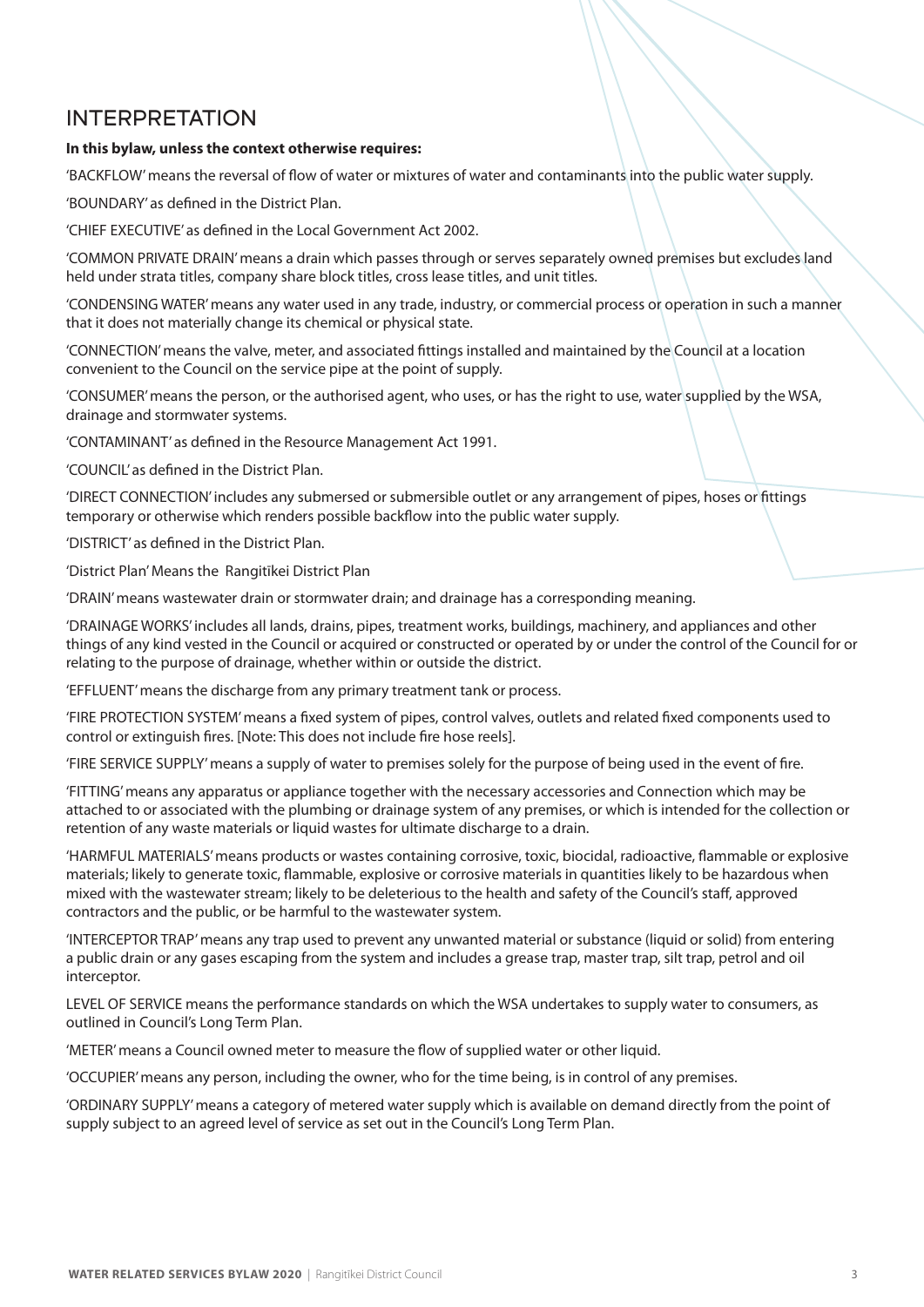'OUTFALL' means an extension of a drainage system that is under the jurisdiction of the Council or other owner, or an approved disposal system within or outside the confines of the premises.

'PERMIT' means any permit or consent required by this bylaw or any relevant legislation.

'POINT OF SUPPLY' means the point where the service pipe meets the road boundary.

'PRIVATE DRAIN' means a drain that serves one or more lots where the lots are in common ownership or used for common activity.

'PRIVATE DRAINAGE SYSTEM' means the system of pipes and fittings installed on the premises (including a private drain and a private common drain) to convey the wastewater or stormwater of the premises to the public wastewater or stormwater system and where a public system is not available includes any approved disposal systems within or outside the confines of the premises.

'PRIVATE WATER SUPPLY' means the water supply system installed within the premises to provide the piped supply of hot and cold water to the sanitary fixtures and appliances fitted within the premises.

'PUBLIC DRAIN' means any passage, channel or pipe on, over or under ground by which stormwater is conveyed and which is under the control of Council. For the purposes of this bylaw, drains within New Zealand Transport Agency owned land are deemed to be public drains. A public drain may occur on public or private land.

'PUBLIC WATER SUPPLY' means the same as the definition of 'waterworks' in the Local Government Act 2002.

'RESTRICTED SUPPLY' means water supplied via a restrictor at a regulated flow rate as determined by the WSA and charged on a per unit basis.

'RESTRICTOR' means a device installed within the connection to control the flow of water to private property.

'SANITARY FIXTURE' means any fixture which is intended to be used for sanitation, personal washing or excretion.

'SERVICE PIPE' means the section of water pipe between a water main and the point of supply.

'STORMWATER' includes surface water, ground water, subsoil water, artesian water, and rainwater, and water emanating from a stormwater drain, stream, river, lake, estuary, or sea and where so designated by the Council, condensing water or cooling water.

'STORMWATER DRAIN' means a drain primarily for the reception and discharge of stormwater.

'SUPPLY PIPE' means the section of pipe between the point of supply and the consumer's premises through which the water is conveyed to the premises.

'SURFACE WATER' means all naturally occurring water, other than subsurface water, which results from rainfall on the site or water flowing onto the site including that flowing from a drain, stream, river, lake or sea.

'TRADE PREMISES' means any premises used or intended to be used for carrying on any trade or industry; and includes any land or premises wholly or mainly used (whether for profit or not) for agricultural or horticultural purposes.

'WASTE DISPOSAL UNIT' means a device designed to disintegrate organic waste material to a state suitable for disposal to a wastewater drain.

'WASTEWATER DRAIN' means a drain primarily for the reception and discharge of contaminants.

'WATER SUPPLY AUTHORITY' (WSA) means the operational unit of Council responsible for the supply of water, including its authorised agents.

'WATER BODY' means fresh water or geothermal water in a river, lake, stream, pond, wetland, or aquifer, or any part thereof, that is not located within the coastal marine area.

'WATERCOURSE' means the same as the definition in the Land Drainage Act 1908.

'WATER WORKS' means the same as the definition in the Local Government Act 2002.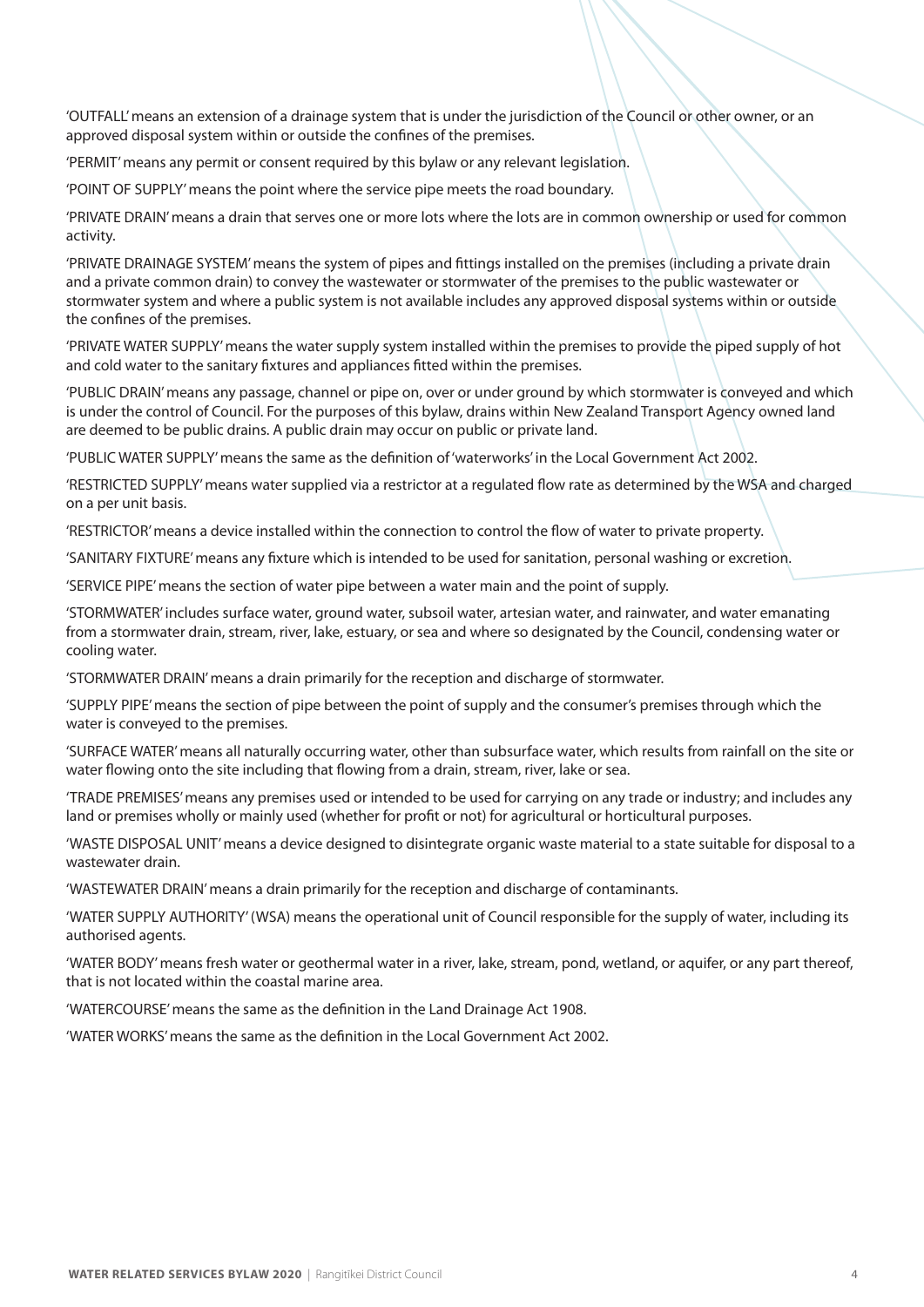### PART 1 PUBLIC WATER SUPPLY

### 1. OBJECTIVES

The objectives of Part 1 of this Bylaw are to:

- a) Ensure the appropriate and responsible use of potable water by consumers in the Rangitīkei District;
- b) Prescribe the conditions which shall apply to any connection to the public water supply;
- c) Safeguard the public water supply from contamination so as to ensure a good supply of potable water and to prevent waste.

### 2. APPLICATION FOR CONNECTION AND SUPPLY

- 1. Any person requiring a new connection for the supply of water must complete an application form obtained from the WSA, provide any information requested by the WSA, including a detailed plan showing the proposed work and pay the prescribed fee.
- 2. No person may make any connection (or any variation to any connection) to the public water supply without the written consent of the WSA.
- 3. Any person seeking the provision of a temporary water supply for a specific function shall apply to the WSA.

### 2. APPROVAL OF APPLICATIONS FOR CONNECTION AND SUPPLY

- 2.1. An application under clause 2 may be approved by the WSA as either an ordinary supply or an extraordinary supply as the WSA thinks fit and after consideration of:
	- a) The Rangitikei District Council Water Supply Operational Guidelines.<sup>1</sup>
	- b) Any level of service referred to in the Long Term Plan.
- 2.2. Council is not obliged to approve any application.
- 2.3. An approved application for connection and supply which has not been actioned within 6 months of the application will lapse, unless a time extension has been approved. Any refund of fees and charges shall be at the discretion of the WSA.

### 3. ACCEPTANCE OF SUPPLY CONSTITUTES AGREEMENT

- 3.1. If an application for the supply of water under clause 2 is approved by the WSA and, if required, a connection is provided, then the acceptance by the applicant (the consumer) of the supply from the WSA constitutes an agreement between the consumer and the WSA for the consumer to comply with the requirements of this bylaw.
- 3.2. Where there is any change of consumer, the acceptance by the new consumer of an existing supply from the WSA constitutes an agreement between the new consumer and the WSA for the new consumer to comply with the requirements of this bylaw.
- 3.3. Any change in the use of commercial or industrial premises that may have an effect on backflow prevention measures requires written notification to the WSA in order to assess the suitability of backflow prevention measures on site, even if notification of the change in use of the premises is not required under the Building Act 2004.

*<sup>1</sup> Subject to amendment only by Council resolution.*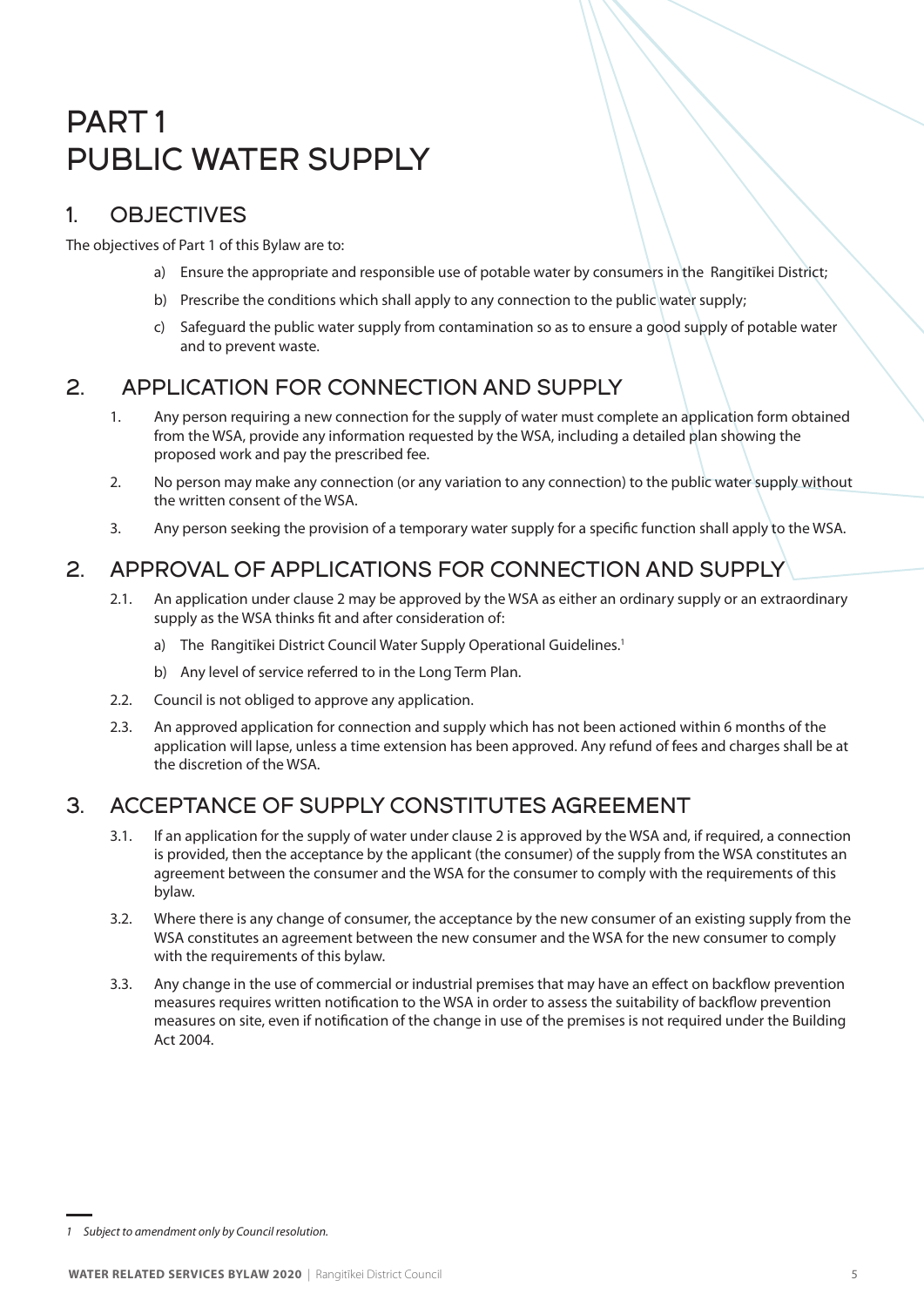### 4. RESPONSIBILITY FOR WORK PERFORMED

4.1. Every consumer supplied with water by the WSA shall be responsible for ensuring that any work done on its private water supply complies with this bylaw and any relevant legislation, and shall not allow any connection or fitting to be in disrepair or in any way defective so that water is wasted or contaminated.

#### 5. EXISTING PIPES AND FITTINGS

5.1. Any existing supply pipes, distributing pipes or fittings may be connected to the public water supply after the commencement of this bylaw, with the approval of the Council.

### 6. ONE POINT OF SUPPLY

6.1. The Council may require one Point of Supply to each parcel of land for which a separate certificate of title is held, or to each dwelling or premises on that parcel of land. Lots held in contiguous ownership shall be treated as one parcel of land.

### 7. CONTINUITY OF SUPPLY

- 7.1. No allowance or compensation will be made or allowed by the Council if the water supply is restricted or interrupted, whether for the purpose of laying mains, effecting repairs, attaching new services, or for any other purpose.
- 7.2. All Consumers who, for the purpose of continuing a business or process, or for any other reason, are dependent upon a constant supply of water must provide their own water storage of a minimum capacity as required for their circumstances.

### 8. PRESSURE

8.1. The Council does not guarantee any specified maximum or minimum pressure in the Public Water Supply and no allowance or compensation will be made or allowed on account of a change of pressure in the supply.

#### 9. DAMAGE

9.1. The Council will not be held responsible for any damage from any cause that may arise by the bursting or overflow of any pipes, fittings, valves or appliances connected to a private water supply.

### 10. PROHIBITION OR RESTRICTION OF SUPPLY IN SPECIAL **CIRCUMSTANCES**

- 10.1. If at any time the Chief Executive considers that because of drought or for any other reason an adequate supply of drinking water may be at imminent risk and that extraordinary measures are necessary in order to conserve the available water supply, the Chief Executive may, by notice, restrict or prohibit the use of water for any specified purpose or for any specified period. This may apply to the whole or part of the District.
- 10.2. If a customer has a particular requirement for an uninterrupted level of service (flow, pressure, or quality), it shall be the responsibility of that customer to provide any storage, back-up facilities, or equipment necessary to provide that level of service.
- 10.3. No person may use any water, or allow any water to be used in contravention of any restriction or prohibition made under this clause.
- 10.4. The Chief Executive may delegate to any other officer of the Council the Chief Executive's powers under clause 10.1.

### 11. SUPPLY FROM STANDPIPES OR HYDRANTS

11.1. No person may take water from standpipes or hydrants or any other part of the public water supply without the prior approval of the WSA. Fire and Emergency New Zealand are exempt from this restriction whilst undertaking their legal responsibility.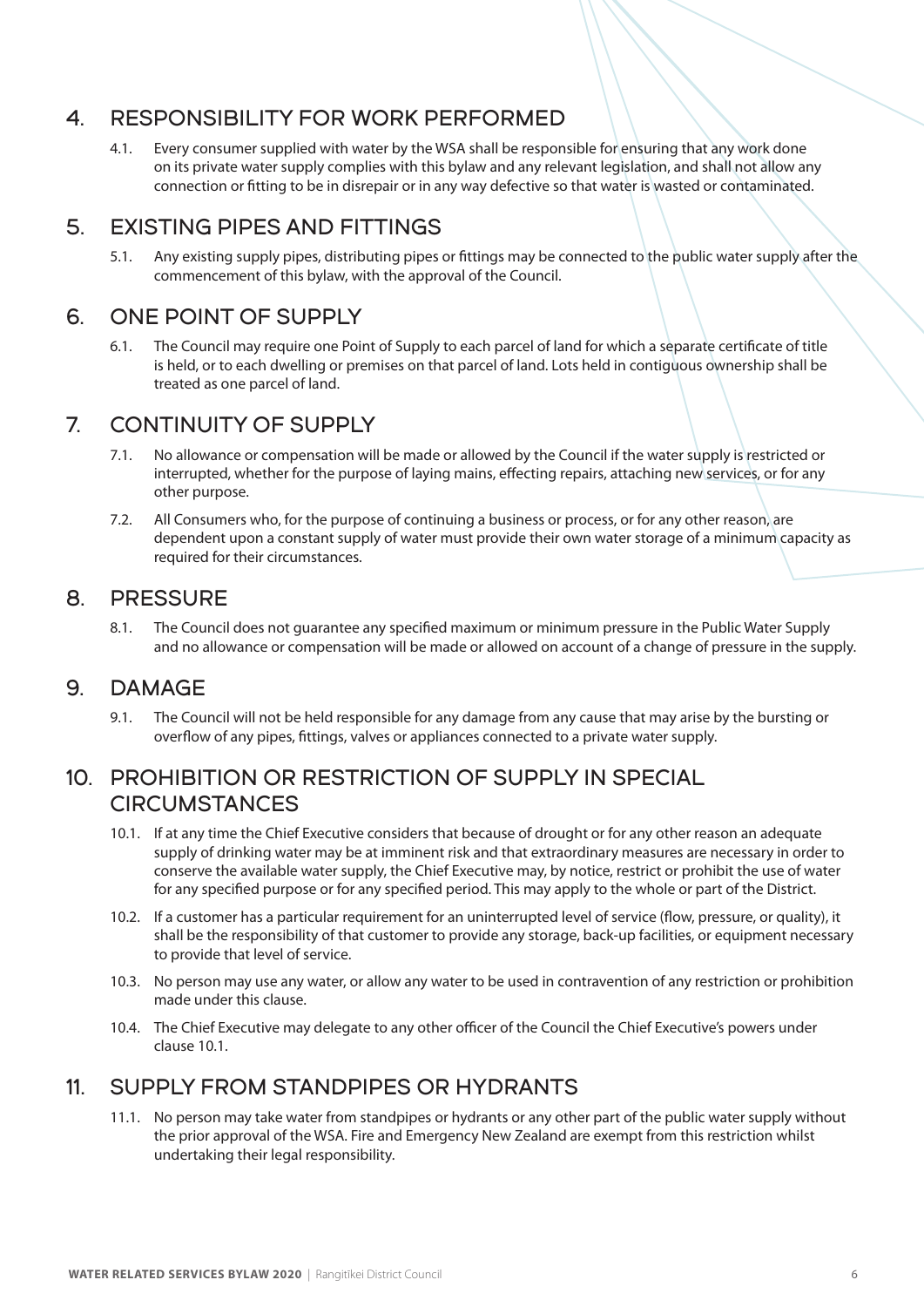### 12. PROTECTION OF WATERWORKS

12.1. No person may enter onto any land owned or occupied by the WSA and used for public water supply without first obtaining the written permission of the WSA.

### 13. PROTECTION OF SUPPLY PIPES

- 13.1. No supply pipe or fitting may be laid or fixed through, in, or into any drain, sink, ash pit, or manure pit, nor through, or in, contaminated land or near any place where the public water supply may become contaminated, without the prior written consent of the WSA and on such terms and conditions as the WSA considers appropriate.
- 13.2. Any person proposing to carry out excavation work shall view the 'as built' information held by the WSA, which records the location of its buried services. At least five working days' notice in writing must be given to the WSA in the event that excavation will occur in the vicinity of its services.

### 14. DAMAGE

14.1. Any damage which occurs to a WSA service shall be reported to the WSA immediately. The person causing the damage shall reimburse the WSA with all costs associated with repairing the damaged service, and any other costs the WSA incurs as a result of the incident.

### 15. DRAWN WATER NOT TO BE RETURNED

15.1. No person shall return to any part of the public water supply, any water drawn from any part of the public water supply or from any other source, except with the consent of the WSA.

### 16. PREVENTION OF BACKFLOW

- 16.1. Consumers requiring a new connection to the public water supply (including any connection that was previously disconnected) must install a backflow prevention system that complies with the relevant provisions of the Health (Drinking Water) Amendment Act 2007.
- 16.2. Consumers with existing connections that do not have a backflow prevention system shall be required by the WSA to install appropriate devices if required by the WSA to prevent an unsanitary situation.

### 17. NOTICE WHEN SUPPLY NOT REQUIRED

- 17.1. When any premises supplied with water by the WSA becomes unoccupied or for any other reason a supply of water is no longer required, the consumer must immediately give notice in writing to the WSA.
- 17.2. If the water supply connection has not been used for a period of 12 months or it is left in a condition that could be detrimental to the public water supply, the WSA has the right to remove that water supply connection. Reinstallation of the connection must be paid by the consumer.

### 18. METERING

- 18.1. The WSA reserves the right to fit a water meter and charge where it considers water use is excessive, or for a meter to be fitted at the customer's request. Where the extraordinary use is for fire protection only, this supply shall not normally be metered.
- 18.2. Where meters are installed, the consumer shall pay all charges as determined by the WSA. The WSA may use its discretion to reduce any such charges in extraordinary circumstances.
- 18.3. Any customer who disputes the accuracy of a meter or restrictor may apply to the WSA for it to be tested (provided that it is not within three months of the last test). If the test shows non-compliance with the accuracy above, the customer shall not be charged for the test. If the test shows compliance, the customer shall pay a fee in accordance with the WSA current fees and charges.
- 18.4. In the event water used for fighting a fire passes through a water meter, the consumer will estimate the quantity of water used for the purpose of extinguishing the fire/s and apply to Council to have this quantity credited.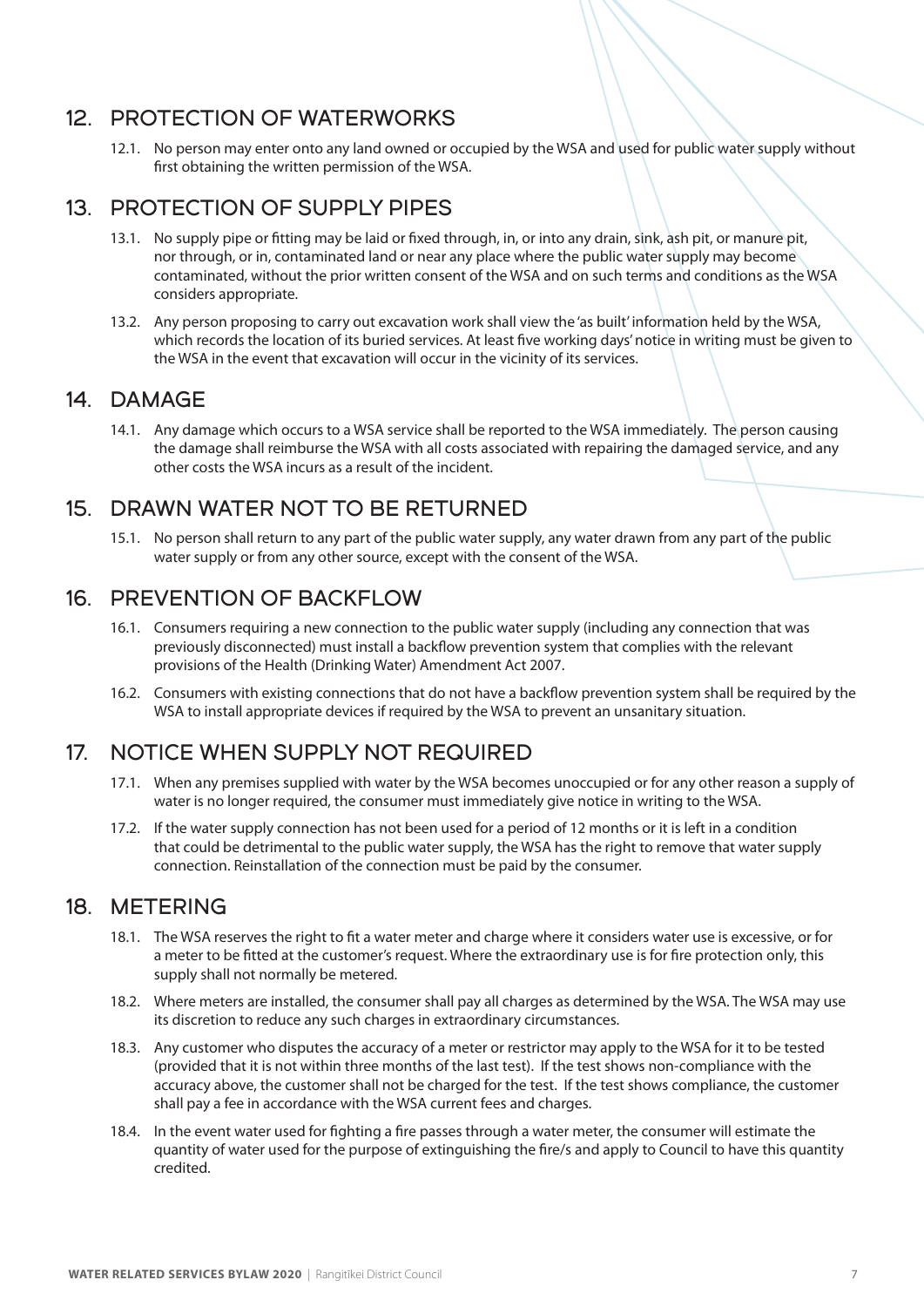### PART 2 WASTEWATER AND STORMWATER DRAINAGE

### 19. OBJECTIVE

19.1. The objective of this part of the bylaw is to define the Council's requirements and provide for the protection of the land, structures, and infrastructure associated with wastewater drainage and stormwater drainage.

### 20. PROTECTION OF THE DRAINAGE WORKS

- 20.1. Unless authorised by the Council no person may:
	- a) Cause or allow the entry into any drain or fitting any earth, stones, sand, silt, refuse, human effluent, or material except such matter as is normally discharged through a house drain.
	- b) Enter any drain, pumping station building or related accessory, or any wastewater treatment area.
	- c) Operate, remove, cover or interfere with any cover of any manhole, inlet or other equipment associated with any drain.
	- d) Erect any structure over, or within a distance of one metre from the side of any public drain. This provision does not apply to boundary fences erected across drains.
	- e) Lay any public or private utility service or private drain:
		- i) Along the line of an existing public drain; or
		- ii) Within a parallel distance of one metre from the nearest part of any public drain.

#### 21. WASTEWATER DRAINS

- 21.1. Unless authorised by the Council no person may:
	- a) Cause or allow any water from a water pipe, artesian well, ram or other hydraulic appliance or any surface water, subsoil drainage, roof water or condensing water to enter a wastewater drain or a drain connected with a wastewater drain.
	- b) Cause or allow any water which may contain fat, sediment or other extraneous matter to be discharged from a butcher's shop, fish shop, restaurant or other premises (except a standalone dwelling used for residential purposes) where food is prepared, processed or served, directly to a wastewater drain or a drain connected to a wastewater drain.
	- c) Use any waste disposal unit connected to any drainage works other than for the purpose of disposing of ordinary domestic household waste.
	- d) Cause or allow any steam, or any other matter (solid or liquid) at a temperature higher than 40°C to pass into any wastewater drain.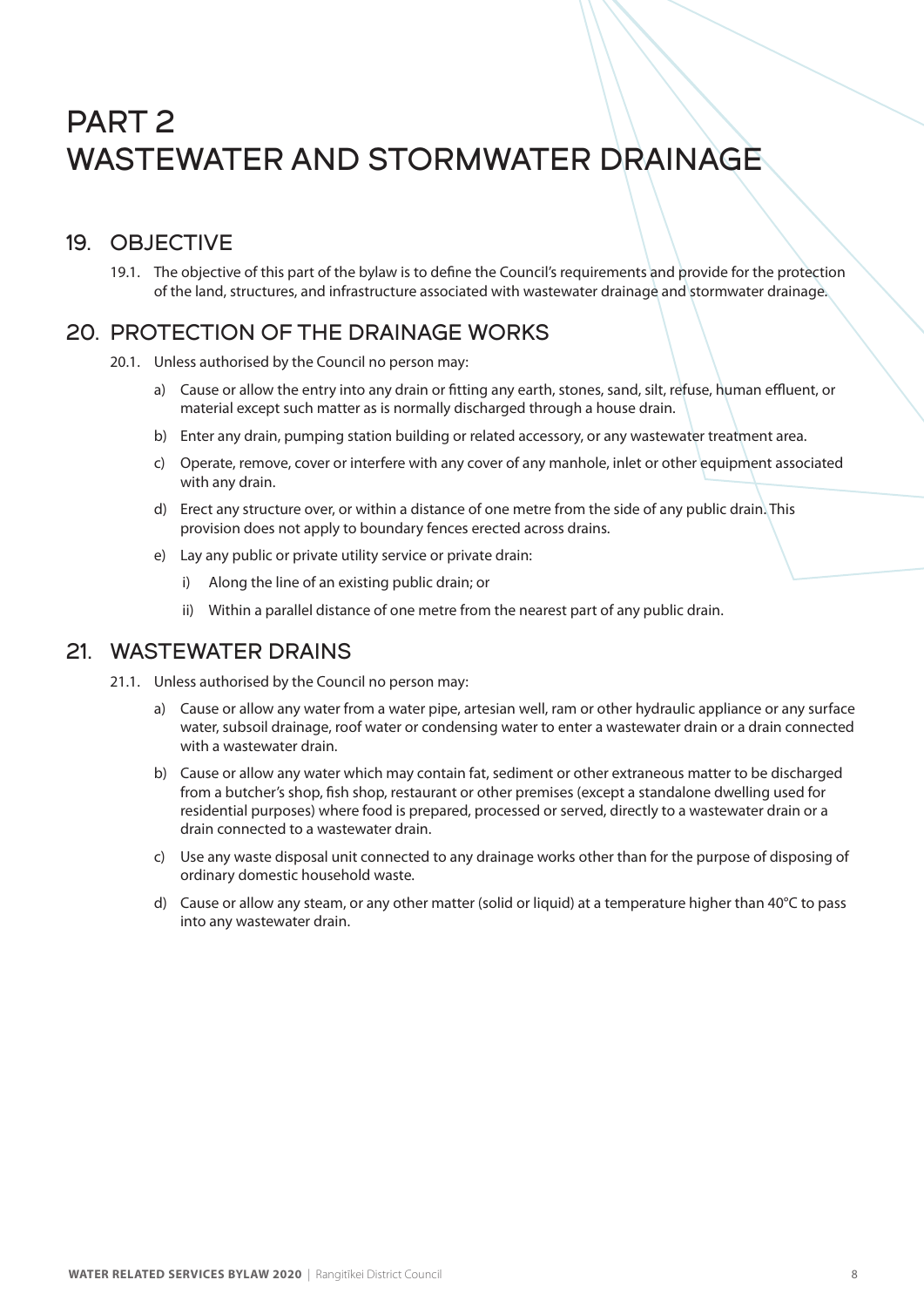### 22. PROTECTION OF STORMWATER SYSTEM

- 22.1. Landowners shall at all times maintain waterways in a manner that allows free unimpeded water flow.<sup>2</sup>
- 22.2. Unless authorised by the Council no person may:
	- a) Conduct surface water or subsoil water into a stormwater drain, except through a master trap or silt traps, or similar devices, situated in an approved position within the premises;
	- b) Allow a private drain to remain in use where silt or solids are likely to enter a stormwater drain through such drain; or
	- c) Cause or allow any steam, or any other matter (solid or liquid) at a temperature of more than 3 degrees variance to the receiving water temperature to pass into any stormwater drain.

### 23. PROTECTION OF WATERWAYS

- 23.1. Unless authorised by the Council no person may:
	- a) Sweep, rake, place, throw, or discharge any matter or thing including any dust, earth, rubbish, refuse, grass clippings or animals into any system that discharges into a reticulated system, that obstructs or will be likely to obstruct the free flow of water in the reticulated system.
	- b) Erect a structure, place any material or thing, or plant trees, hedges or other plants within the setback areas as required in the district plans where it will obstruct or be likely to obstruct the free passage along the banks of the water body of machinery or apparatus used for the purpose of improving, cleaning or maintaining the waterway. If any structure is erected, material or thing is placed, or any tree, hedge or other plant is planted or allowed to grow in breach of this sub-clause, the Council may by notice in writing require the owner or occupant of the land on which the breach has occurred to remove such structure, material, thing, tree, hedge or other plant.

### 24. REMOVAL OF OBSTRUCTIONS AND RISKS IN THE WATER BODY

24.1. The Council may require the removal, poisoning, cutting, or treating (whether with or without the removal of the poisoned, cut or treated portions) of trees, plants, weeds, or growths that obstruct or will be likely to obstruct the free flow of water in any water body. Consent may be required from Horizons Regional Council in order to carry out any such works.

*<sup>2</sup> Note: Any such activity may require resource consent from Horizons Regional Council, depending on the nature of the water body, its location and the methods used.*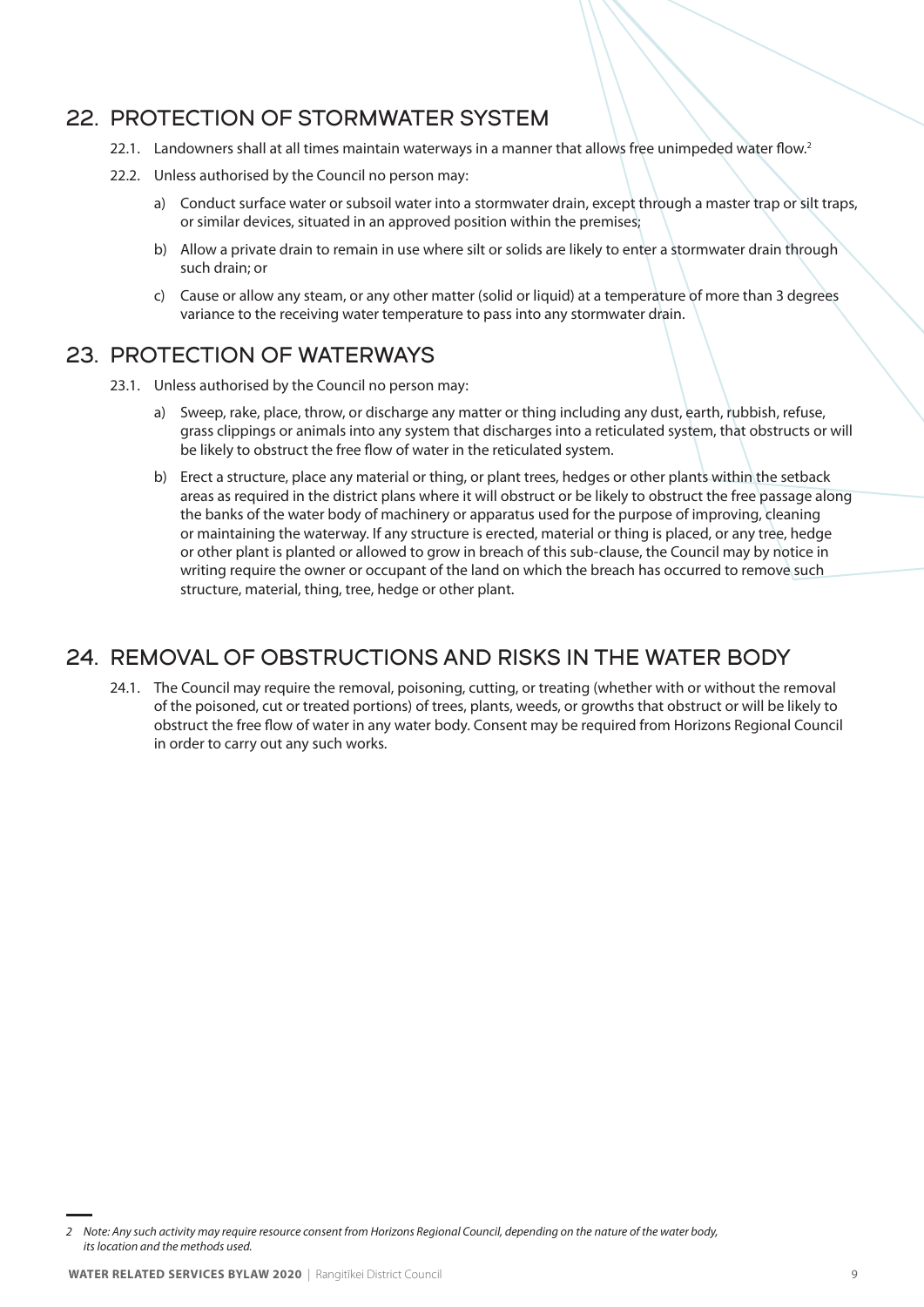### PART 3 PRIVATE DRAINS AND WATERCOURSES

### 25. OBJECTIVES

- 25.1. The objectives of Part 3 of this Bylaw are to:
	- a) Ensure the maintenance of private drains and watercourses to avoid the increase of surfacewater runoff onto any other property or road;
	- b) Ensure the avoidance of contamination of any drain or water body.

### 26. PRIVATE DRAIN TO SERVE LAND HELD UNDER THE SAME TITLE

26.1. A private drain may pass only through land held under the same title it is intended to serve, and may not pass through adjacent land without the written approval of the Council. Consent may also be required from Horizons Regional Council.

### 27. COMMON PRIVATE DRAINS

- 27.1. The installation of a common private drain must be approved in writing by the Council and that approval shall be subject to any conditions that the Council considers appropriate.
- 27.2. No approval will be issued for a common private drain which has to traverse any land other than that which it is intended to serve to reach an approved outfall unless the Council is satisfied that the drain is of sufficient capacity to serve the total development possible on that land.

### 28. MAINTENANCE OF PRIVATE DRAINAGE SYSTEMS AND WATER BODIES

- 28.1. Council records are maintained at www.intramaps.co.nz to identify where the responsibility for maintaining private drains resides. The maintenance and effective operation of a private drainage system is the responsibility of the owner(s) or occupier(s) of the premises that the private drainage system serves unless Council contribute stormwater to a private drain in the urban boundary and that drain then forms part of the stormwater network, Council will be responsible for the maintenance of that drain.
- 28.2. Where the private drainage system does not connect to the reticulated system, consent may be required from Horizons Regional Council for the discharge of wastewater or stormwater.
- 28.3. A private drainage system must be protected in an approved manner where it could be damaged by vehicular traffic, impact or tree root penetration, or any other source.
- 28.4. Where any private drainage system becomes blocked the owner(s) or occupier(s) of the premises served by the private drainage system must have it cleared immediately. If immediate arrangements are not made to clear the blocked system, the Council may serve notice on all owners or occupiers of the premises the private drainage system serves to have the blockage cleared within twenty four (24) hours of the issue of that notice.
- 28.5. Where there is failure to comply with a notice the Council may cause a blocked private drainage system to be cleared, and whether this action is taken or not, may recover the cost of the work from the owner(s) or occupier(s) of the premises served with the notice.
- 28.6. If, in clearing a blockage, it becomes clear that the blockage is within the drainage works and the blockage has not been caused by misuse by the owner or occupier of the premises, the Council will reimburse the owner or occupier for the reasonable costs incurred in clearing the blockage.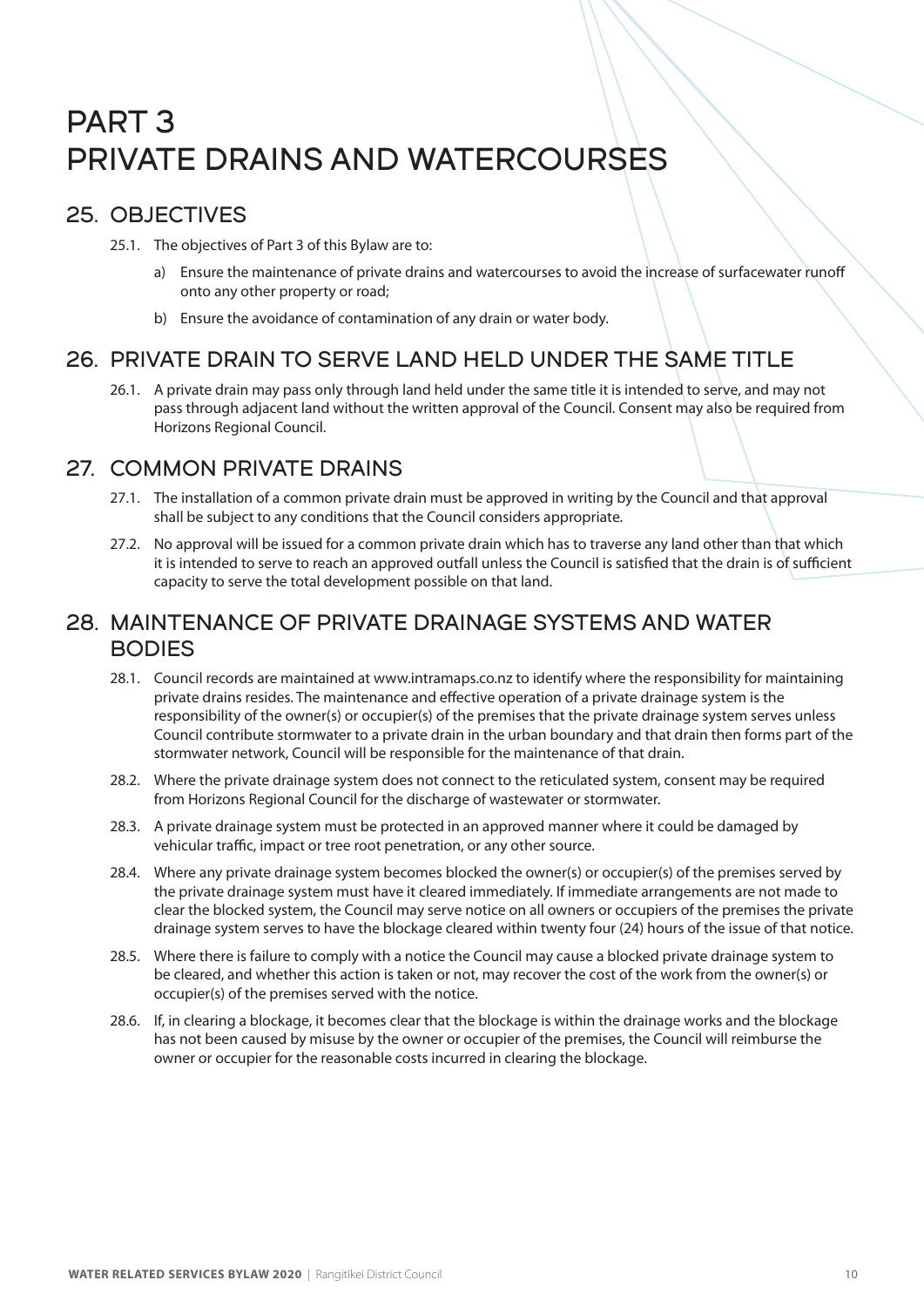### 29. MAINTENANCE OF COMMON PRIVATE DRAINS

29.1. Council records are maintained at www.intramaps.co.nz to identify where the responsibility for maintaining common private drains resides. This is usually with the owner(s) or occupier(s) of the property. In certain circumstances this may not be the case, where Council contribute stormwater to a common private drain in the urban boundary and that drain then forms part of the stormwater network, Council will be responsible for the maintenance of that drain. Council will amend its records upon notification of errors in its records maintained at www.intramaps.co.nz that are confirmed upon investigation.

### 30. DISUSED DRAINS

30.1. The owner of any premises within which there is a disused part of any private drainage system shall arrange for it to be disconnected and sealed in an approved manner.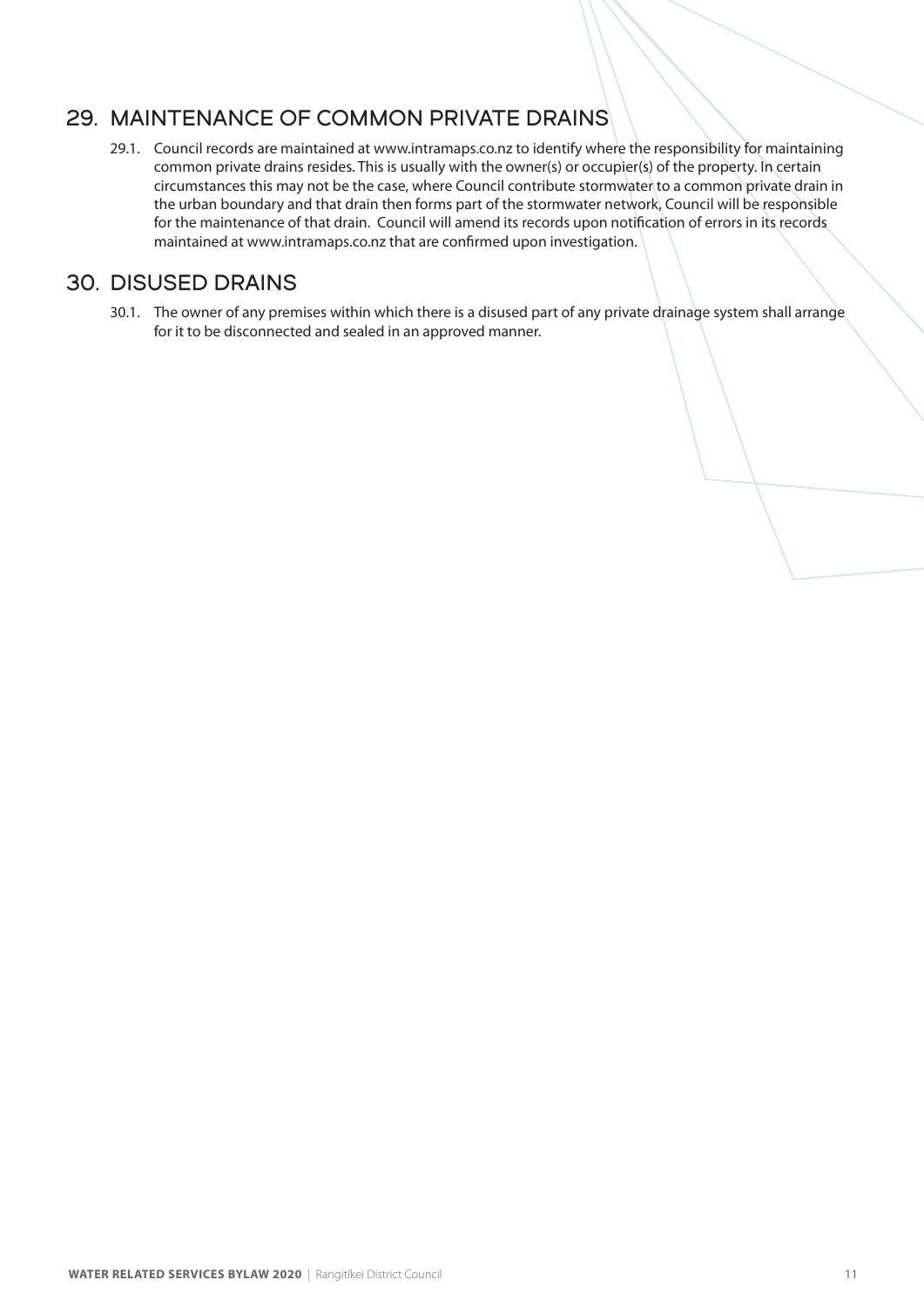### PART 4 TRADE WASTES

### 31. OBJECTIVES

- 31.1. The objectives of Part 4 of this Bylaw are to:
	- a) Prescribe the conditions which shall apply to any commercial or industrial trade waste discharges to Council's wastewater system;
	- b) Prescribe the correct storage of materials in order to protect the wastewater system from spillage.

### 32. CONTROL OF DISCHARGES

- 32.1. No person shall:
	- a) Discharge, or allow to be discharged, any trade waste to the wastewater system except in accordance with the provisions of this bylaw; or
	- b) Discharge, or allow to be discharged, a prohibited waste into the wastewater system; or
	- c) Add or permit the addition of condensing or cooling water to any trade waste which discharges into the wastewater system unless specific approval is given in a written consent; or
	- d) Add or permit the addition of stormwater to any trade waste which discharges into the wastewater system unless specific approval is given in a written consent.
- 32.2. In the event of failure to comply with 32.1 (A)-(D), the Council may physically prevent discharge into the wastewater system if a reasonable alternative action cannot be established with the discharging party or parties.
- 32.3. Any person discharging to the Council's wastewater system shall also comply with the requirements of the Hazardous Substances and New Organisms Act 1996 (HSNO) and the Resource Management Act 1991 (RMA).

### 33. INTERCEPTOR TRAPS

33.1. An approved interceptor trap must be installed in any property where, in the opinion of the Council, any contaminant is likely to enter any drain or sewer or where any nuisance is created.

### 34. STORAGE, TRANSPORT, HANDLING AND USE OF HAZARDOUS OR HARMFUL MATERIALS

- 34.1. All persons in trade premises shall take all reasonable steps to prevent the accidental or intended entry of any harmful materials.
- 34.2. No person shall store, transport, handle or use, or cause to be stored, transported, handled or used any substance as defined by HSNO or any other harmful materials in a manner that may cause the material to enter the wastewater system and cause harmful effects.

Note: Harmful materials are defined in the interpretation section of this bylaw.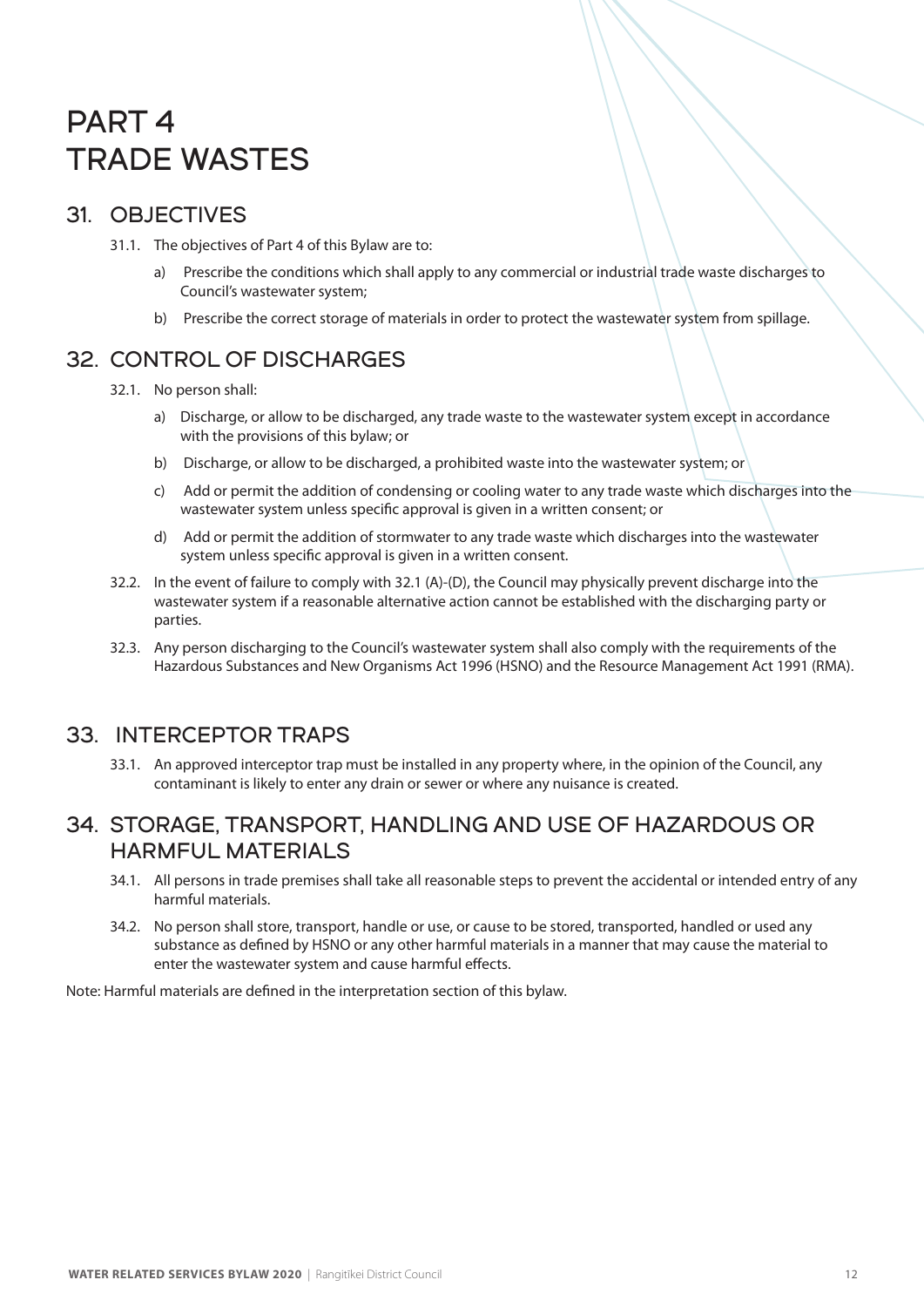#### 35. TANKERED WASTES

- 35.1. Council may accept tankered wastes for discharge at an approved location, in accordance with the criteria in the Rangitīkei District Council Trade Waste Operational Guidelines.
- 35.2. Tankered wastes shall not be discharged into Council's wastewater system by any person without the written consent of Council.
- 35.3. Any person illegally disposing of, or causing to be disposed, tankered wastes either by incorrect disclosure of contents (quantity or nature of materials) or dumping into the Council's wastewater or stormwater systems at other than the prescribed locations will be in breach of this bylaw.

### 36. APPLICATION FOR CONSENT TO DISCHARGE

- 36.1. An application shall be made to Council by any person wishing to discharge any trade waste into Council's wastewater system. The Council shall approve or decline the application (with or without conditions) after consideration of the Rangitīkei District Council Trade Waste Operational Guidelines.
- 36.2. Council is not obliged to approve any application.
- 36.3. Council shall acknowledge the application in writing within 10 working days of receipt of the application.
- 36.4. Within 20 working days of receipt of the application, Council shall inform the applicant via an appropriate written notice that their application has been:
	- a) Granted as a permitted trade waste;
	- b) Granted as a conditional trade waste, and give notice of the conditions imposed on the discharge; or
	- c) Declined, and give a statement of reasons for the refusal.
- 36.5. Council shall advise the duration of any granted consent, and reserves the right to require reassessment of any consent if it is considered that the quantity and/or nature of the discharge has significantly changed from that provided for under any existing consent.

#### 37. MONITORING

- 37.1. Council is entitled to monitor or audit any trade waste discharge for compliance.
- 37.2. Council shall determine the most appropriate method of monitoring in accordance with the Rangitīkei District Council Trade Waste Operational Guidelines.
- 37.3. All costs for monitoring shall be met by the discharger.

### 38. SUSPENSION OR CANCELLATION OF ANY CONSENT TO DISCHARGE

- 38.1. Council may suspend or cancel any consent to discharge at any time, following 20 working days' notice and consultation with the consent holder or person discharging any trade waste.
- 38.2. Matters that shall be taken into account for the suspension or cancellation of any consent are outlined in the Rangitīkei District Council Trade Waste Operational Guidelines.

*<sup>3</sup> Subject to amendment only by Council resolution.*